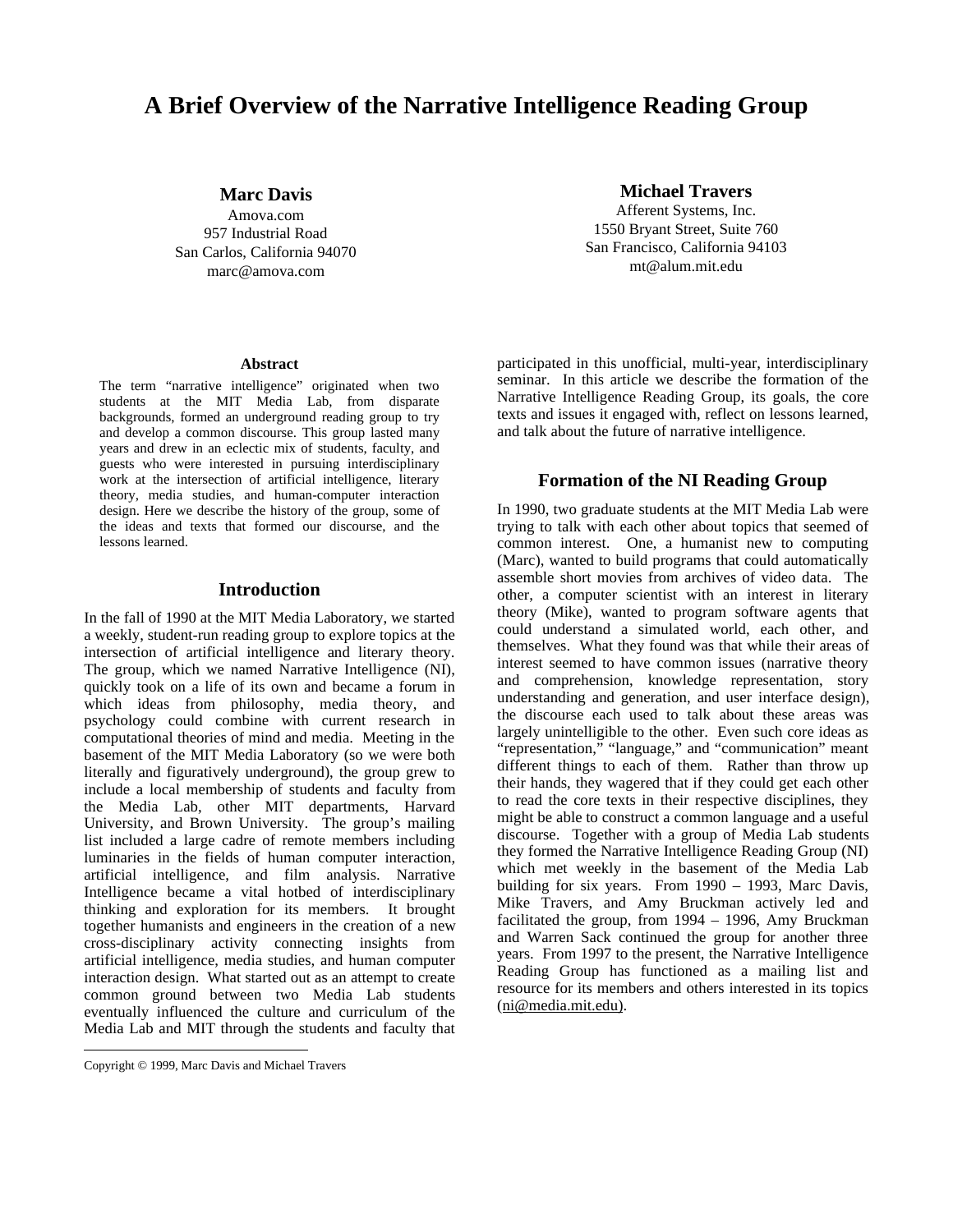## **Motivations for a New Interdisciplinary Discourse**

As early graduate students in the Media Lab, we were faced with trying to synthesize an intellectual framework in which we could situate our work. The desire of the founders and early members of NI to create a common discourse and practice connecting artificial intelligence and literary theory also stemmed from a growing frustration with the limits of our respective disciplines in their ability to inform the analysis, design, and construction of computational media.

 In artificial intelligence (AI) we encountered a discipline founded on logicist, formalist, and objectivist conceptions of language, cognition, and computation. Alternative approaches to AI included connectionism and situated action, but both of these schools lacked a coherent theory<br>of representation. Furthermore, existing theories of Furthermore, existing theories of representation in AI reflected a bias toward understanding representation as based only on textual, logical, or mathematical constructs, and as such, did not offer useful models for thinking about non-textual media. Within the scope of AI and cognitive science, important steps toward a theory of cognition and representation informed by narrative theory had been made by Roger Schank and his students, by George Lakoff and Mark Johnson, and by Phil Agre's work on writing and representation. The analysis and extension of these texts was a key part of our mutual education in NI.

 In literary theory, including post-structuralist, semiotic, and reader-response approaches, we found a discipline that had undergone radical transformation and creative growth since the 1960s, but which had been largely oblivious to, and uninfluenced by, both the theoretical roots of computation in the early part of the century and the theoretical implications of the massive changes in communications occurring as a result of the exponential growth of computational technology in the last 20 years. The challenge of literary theory was also that while it provided us with a powerful set of *analytical* tools (e.g., Saussurean linguistics, semiotics, reception aesthetics, deconstructionism), it offered no guidelines as to how to use them to *synthesize* and construct computational media informed by that analysis. Beginning with such theorists as Wolfgang Iser and Roland Barthes, we found frameworks we would appropriate for rethinking AI's traditional conceptions of meaning, agency, comprehension, and language.

## **Crossing Displinary Boundaries: Learning How To Talk With Each Other**

Some of the greatest challenges we faced were in making explicit our implicit disciplinary assumptions and practices. This had far reaching and recurring implications for our attempt to read and discuss texts together. On the most basic level there were a host of terms and concepts

that were unfamiliar to different members of the group. By reading the core and crossover texts in our disciplines we set out to understand each other's language. But the disciplinary differences were not only terminological: the standards and practices for what constituted acceptable talking, reading, writing, analysis, presentation, and production (texts and artifacts) were all quite different. Here is a somewhat caricatured, but useful breakdown of the differences:

| <b>TASK</b>       | <b>LITERARY</b>      | <b>COMPUTER</b>       |
|-------------------|----------------------|-----------------------|
|                   | <b>THEORIST</b>      | <b>SCIENTIST</b>      |
| <b>Read</b>       | Close analysis of    | Quick extraction of   |
| <b>Natural</b>    | style, rhetorical    | core concepts and     |
| Language          | structure, and       | utility of text to    |
| <b>Texts</b>      | implicit meanings    | generate an           |
|                   | to generate an       | instrumentalizable    |
|                   | interpretation.      | understanding.        |
|                   |                      | Style and other       |
|                   |                      | explicit rhetorical   |
|                   |                      | structures are        |
|                   |                      | devalued.             |
| <b>Read</b>       | No existing          | Develop detailed      |
| Program-          | practice             | understanding of      |
| ming              | (this is a enormous  | how the text works    |
| Language          | oversight of the     | so its parts can be   |
| <b>Texts</b>      | humanities)          | appropriated for      |
|                   |                      | new text production   |
| Write             | This is the primary  | This is a secondary   |
| <b>Natural</b>    | form of text         | form of text          |
| Language          | production. Texts    | production. Texts     |
| <b>Texts</b>      | are most often       | are most often        |
|                   | analyses of other    | analyses and          |
|                   | texts. This writing  | documentation of      |
|                   | employs deliberate   | programs. This        |
|                   | use of rhetorical    | writing employs       |
|                   | devices to           | unconscious use of    |
|                   | persuade the         | rhetorical devices to |
|                   | reader. Stylistic    | persuade the reader.  |
|                   | innovation is        | Stylistic innovation  |
|                   | rewarded.            | largely discouraged.  |
| Write             | No existing          | This is the primary   |
| Program-          | practice (programs   | form of text          |
| ming              | are texts which      | production. This      |
| Language          | can generate texts   | form of writing       |
| <b>Texts</b>      | - they are the       | creates machines.     |
|                   | realization of post- | and, in some cases,   |
|                   | structuralism's      | machines which can    |
|                   | dream of the         | make machines.        |
|                   | autonomous self-     |                       |
|                   | replicating text,    |                       |
|                   | yet literary         |                       |
|                   | theorists do not     |                       |
|                   | study or write       |                       |
|                   | programs)            |                       |
| <b>Discussing</b> | Speech as a          | Speech as an          |
| and               | rhetorical art form  | instrumental means    |
| <b>Presenting</b> | (the speech is       | to faciliate the      |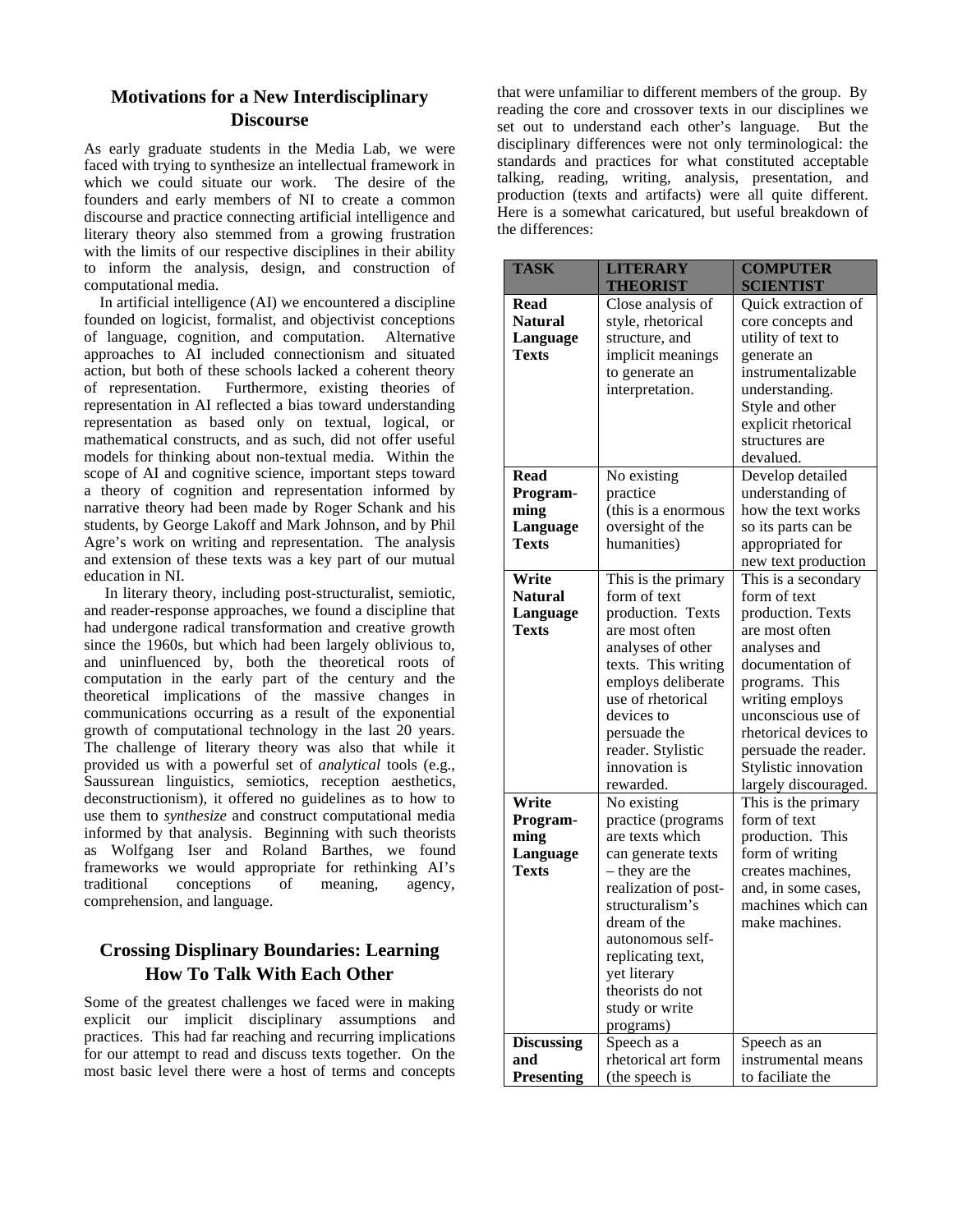| Work | itself an artifact).<br>Innovation,<br>complexity,<br>elegance, and<br>cleverness are<br>valued. Complex<br>texts are read from<br>paper. | creation of artifacts.<br>Simplicity, lack of<br>ornament, and<br>perspicacity are<br>valued. Present<br>simple slides and a<br>demonstration of<br>the work. Talk is<br>improvised based |
|------|-------------------------------------------------------------------------------------------------------------------------------------------|-------------------------------------------------------------------------------------------------------------------------------------------------------------------------------------------|
|      |                                                                                                                                           | on slides.                                                                                                                                                                                |

We encountered these differences time and again, and learned to recognize, understand, and even engage in each other's different practices. The structure of the group helped in this process. The Narrative Intelligence Reading Group was student-initiated and student-run, so it had no curricular or departmental guidelines to adhere to. Each semester its members would meet to establish the schedule. Within the loose framework of the group's goals, members would suggest texts to read that they would be willing to lead sessions on, then the group would collectively decide on the semester's syllabus and schedule. The group met once a week in the evening, for two hours or longer. Meetings usually had about 15 participants made up of a core group of roughly 12 people who went to most all meetings and a few people drawn from a pool of about 20 other members. Presenters would usually summarize the text, offer questions and frame issues, facilitate the discussion, and then close the discussion with a summary and look ahead to the next week. The schedule and syllabus were flexible and responsive to the needs of the group and the topics it covered. Based on the outcome of a session, we could elect to reorder the schedule, add new texts, or stay with a text for another session. The discussions were lively, multilevel, challenging, and compassionate. No question was too dumb (since most of us were novices outside our core fields), no answer too sacrosanct not to be challenged, questioned, analyzed, and rebuilt by the group. We made it up as we went along; we taught each other our fields and methods, and in the process fashioned a new discourse and practice of our own. It was both challenging and thrilling, and for many of us who participated in NI, it remains a kind of "golden age" of intellectual inquiry, colloquy, and invention.

 In addition to the years of weekly meetings, we also went as a group to several events that helped strengthen the social and intellectual fabric of NI: Umberto Eco's talk "On the Quest for a Perfect Language" at Boston University hosted by Marvin Minsky (1991); the Second International Conference on Cyberspace in Santa Cruz, CA, at which two of our members presented (1992); talks at MIT by Evelyn Fox Keller, Camille Paglia, and Henry Jenkins; and the Tenth International Conference on Technology in Education in Cambridge, MA, at which some of our local and remote members appeared on a panel together (1993). We also had some "guest stars" visit NI over the years, including Samuel Delaney (noted science fiction author and literary critic) and Tim Oren (software architect of Apple's Guides project).

 As we developed a common discourse based on having read, critiqued, taken apart, and put back together our core texts and theories, we also were able to offer critique and support for our own NI-influenced work. We read each other's papers and offered feedback to each other's conference presentation rehearsals.

As we developed a common discourse based on having read, critiqued, taken apart, and put back together our core texts and theories, we also were able to offer critique and support for our own NI-influenced work. We read each other's papers and offered feedback to each other's conference presentation rehearsals.

 After several years of overcoming our disciplinary prejudices and habits, what did eventually emerge was a new type of interdisciplinary methodology for Narrative Intelligence. The primary breakthrough occurred in our developing ways to interleave and cross-pollinate theory (analysis of texts, people, and computational systems) with practice (creating new forms of computational media). By having read, discussed, and critiqued each other's core texts, we were able to develop a common discourse that supported a dialectic between the theoretical frameworks we inherited from artificial intelligence and literary theory and our practical experience of analyzing and building computational media systems.

### **Core Texts and Issues**

In this partial bibliography, we list the core works that formed the center of our discourse, as well as a few other selections to indicate the diversity of interests in the group. We have divided them somewhat arbitrarily into categories, but in fact almost all of our readings crossed disciplinary boundaries.

#### **Artificial Intelligence & Cognitive Science**

At the time we founded NI, mainstream artificial intelligence seemed bogged down in a view of mind based on mathematical logic and objective representation. Dissatisfied with this, we read some critiques from within the field, and identified for ourselves what we thought was useful. From traditional AI, the work of Marvin Minsky and Roger Schank were geared to less formal forms of knowledge, including narrative. Schank's group had a longstanding interest in story understanding and generation, and Minsky's Society of Mind theory had integrated some of these ideas into a computational framework.

The situated-action critique of AI (Phil Agre, David Chapman, Rodney Brooks, and others) was also influential. Of these, Agre's work was most informed by exposure to literary and social theory, and his paper "Writing & Representation" was one of the "founding documents" of the group. George Lakoff's work on metaphor and critique of objective representation was also influential in our thinking.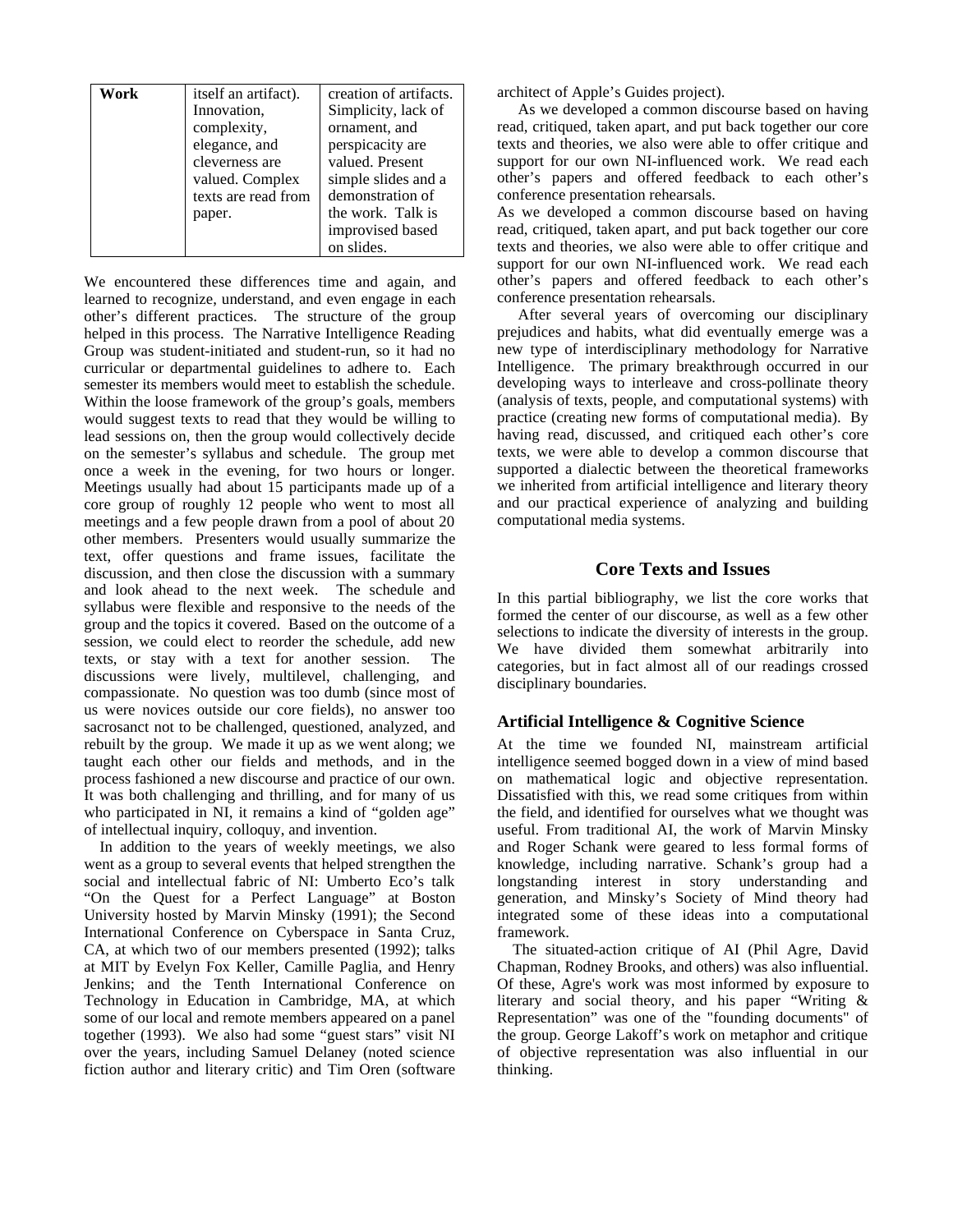Agre, P. Writing & Representation. Unpublished MIT AI Lab report

Dennett, D. and Kinsbourne, M. 1992. Time and the observer: the where and when of consciousness in the brain *Behavioral and Brain Sciences* 15:183-200

Drescher, G. 1991. *Made Up Minds: A Constructivist Approach to Artificial Intelligence.* Cambridge: MIT Press..

Lakoff, G. and Johnson, M. 1980. *Metaphors We Live By*. Chicago: University of Chicago Press

Meehan, J. 1981. "TALE-SPIN*".* In *Inside Computer Understanding: Five Programs Plus Miniatures*, ed.R. C. Schank and C. K. Riesbeck. Hillsdale, New Jersey: Erlbaum.

Minsky, M. 1987. *The Society of Mind*. New York: Simon and Schuster.

Newell, A. 1990. *Unified theories of cognition*. Cambridge, Massachusetts: Harvard University Press.

Ortony, A.; Clore, G. L.; and Collins, A., 1998. *The Cognitive Structure of Emotions*. Cambridge: Cambridge University Press.

Schank, R. C. 1973. Conceptualizations underlying natural language. In *Computer Models of Thought and Language*, Roger C. Schank & K.M. Colby, eds. San Francisco: W.H. Freeman & Co.

#### **Literary Theory**

Literary theory provided an important framework for understanding language, communication, and cognition in ways critical of the conceptions underlying artificial intelligence. Roland Barthes' work on semiotics and the "death of the author" and Wolfgang Iser's work on reception aesthetics enabled us to go beyond the senderreceiver model of communication underlying most thinking in computer science to one in which meaning is an active and constructive process. Aristotle's rhetorical theory provided an important common toolset for analyzing the structure and style of the texts, artifacts, and theories. Frances Yates' work on memory palaces offered us ancient but highly relevant ways of organizing discourse and memory, and provided fertile metaphors for envisioning new types of computational media systems and interfaces.

Aristotle. 1977. *The Rhetoric and the Poetics of Aristotle*. New York: Random House Modern Library.

Barthes, R. 1977. Two essays ("The Death of the Author" and "From Work to Text") in *Image Music Text*. New York: Hill and Wang.

Iser, W. 1974. "The Reading Process: A Phenomenological Approach" in *The Implied Reader: Patterns of Communication in Prose Fiction from Bunyan to Beckett*. Baltimore: The Johns Hopkins University Press.

Iser, W. 1989. "The Play of the Text" in *Prospecting: From Reader Response to Literary Anthropology*. Baltimore: The Johns Hopkins University Press.

Yates, F. A. 1966. *The Art of Memory*. Chicago: University of Chicago Press.

#### **Media Studies**

From literary theory we broadened our focus to examine scholarly studies of other media technologies, such as film and television. Walter Ong's work deals with the oldest communication technology, writing, and the sharp distinction it generates beween oral and literate cultures, and was quite important for us in understanding new hybrid media like MUDs that combine elements of the oral and the written. David Bordwell's book introduces the narrative language developed in the relatively short history of film. Jenkins debunks the commonly-held image of the passive television viewer; while McLuhan's sweeping and prophetic work practically invented the information age now coming to pass.

Bordwell, D. 1985. *Narration in the Fiction Film*. Madison: University of Wisconsin Press.

Jenkins, H. 1992. *Textual Poachers: Television Fans & Participatory Culture*. New York: Routledge.

McLuhan, M. 1964. *Understanding Media: The Extensions of Man*. New York: McGraw-Hill.

Ong, W. J. 1982. *Orality and Literacy: The Technologizing of the Word*. London: Methuen.

#### **Narrative in Psychology & Sociology**

There have been threads of work in psychology and sociology that center around narrative. Bartlett's view of memory as imaginative reconstruction of events was helpful to us in trying to break away from more static views of mental representation. Nelson's work on children's monologues showed how this reconstruction could take the form of oral self-narratives. These and other works helped sharpen for us the central role of narrative in the construction of the individual and of society.

Applebee, A. 1989. *The Child's Concept of Story*. Chicago: University of Chicago Press.

Bartlett, F. 1932. *Remembering: A Study in Experimental and Social Psychology*. Cambridge: Cambridge University Press.

Freud, S. 1964. "The Dissection of the Personality" in *New Introductory Lectures in Psycho-Analysis and Other*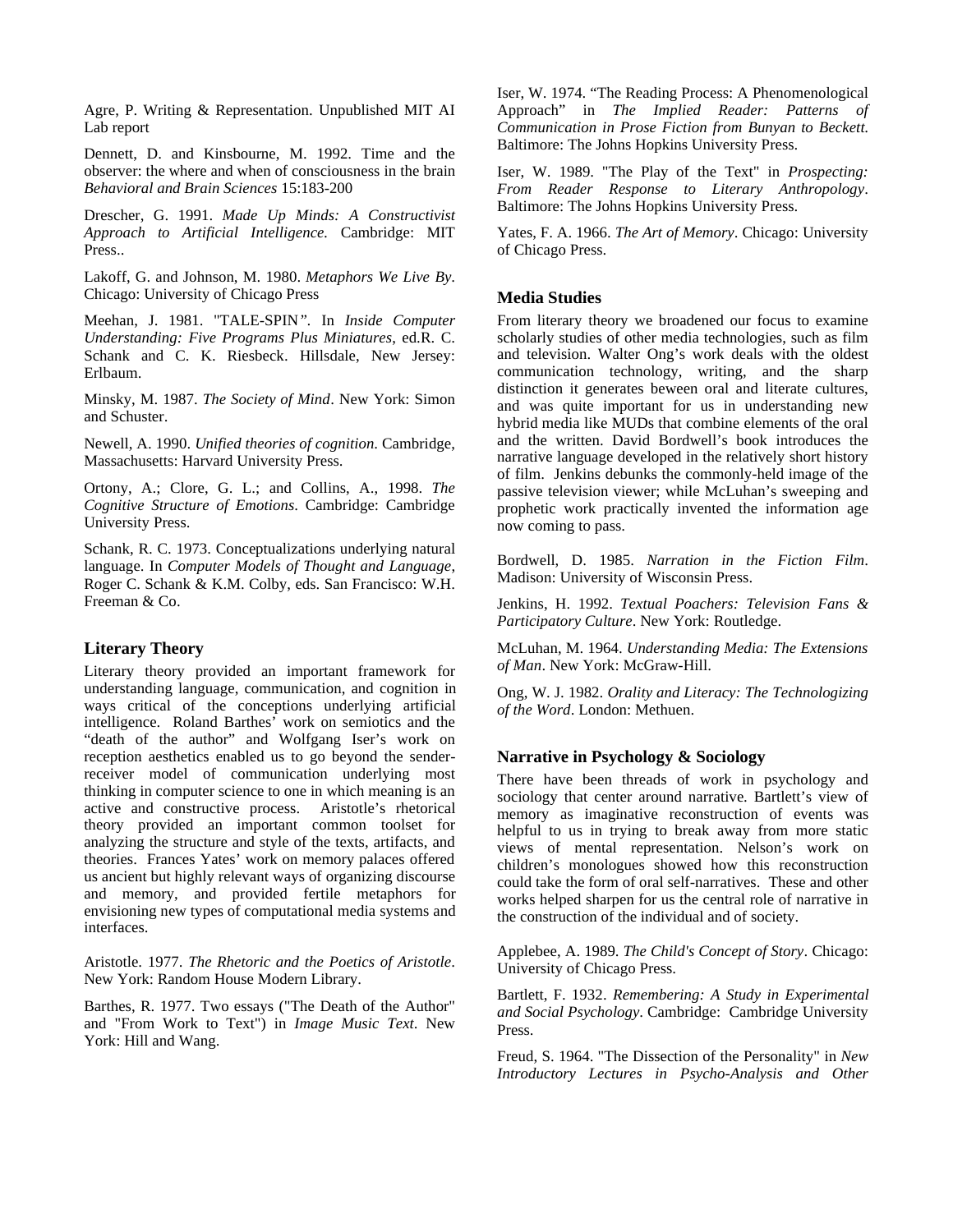*Works*. London: The Hogarth Press and the Institute of Psycho-Analysis.

Nelson, K., ed. 1989. *Narratives from the Crib*. Cambridge, MA: University Press.

Sacks, H. 1972. "On the analyzability of stories by children". In: J.J. Gumperz, & D. Hymes, ed. *Directions in Sociolinguistics: the ethnography of communication*. New York: Rinehart & Winston.

#### **User Interface Theory**

All of the participants from the Media Lab (and many of the outsiders) were actively engaged in the research and design of new media and user interfaces, and were applying what we learned in NI to our work. Naturally we were interested in other efforts to apply literary theory or related discipline to UI design. Brenda Laurel, Abbe Don, and Tim Oren, who were also participants in the group, were the most notable authors in this area. The issue of agents and character-based metaphors was and still is a prominent issue in the UI community. Our focus was on the intimate relationship between character and narrative.

Don, A. 1990. Narrative and the Interface. *The Art of Human Computer Interface Design*. B. Laurel. Reading, Massachusetts: Addison-Wesley.

Laurel, B. 1990. Interface Agents: Metaphors with Character. *The Art of Human Computer Interface Design*. B. Laurel. Reading, Massachusetts: Addison-Wesley.

Laurel, B. 1991. *Computers as Theatre*. Reading, Massachusetts: Addison-Wesley.

Oren, T.; G. Salomon; Kristee Kreitman; and Don, A. 1990. Guides: Characterizing the Interface. *The Art of Human Computer Interface Design*. B. Laurel. Reading, Massachusetts: Addison-Wesley.

#### **Software**

We spent some sessions examining software, looking at how narrative was handled, or simply trying to apply some of the intellectual tools we had to criticism and analysis. We tried to apply reception theory and other tools to the analysis of new media forms, including The Visual Almanac, an early work from Apple, programs for children, and the then-new genre of screen-savers. In addition, we presented and critiqued some systems developed by our participants. IDIC applied some of our knowledge about narratives to the task of assembling video sequences. The Programming with Characters project depicted the workings of a program using characters and narrative in order to make it more understandable to a user.

Apple Computer Multimedia Lab. The Visual Almanac. 1988. San Francisco: Apple Computer. (Computer Controlled Laser Disc).

Broderbund Software. KidPix. (Children's drawing program).

Nelson, T. Literary Machines. (Hypertext).

Rundgren, T. Flowfazer. (Screen Saver).

Sack, W. and Davis, M. 1994. IDIC: Assembling Video Sequences from Story Plans and Content Annotations. *IEEE International Conference on Multimedia Computing and Systems*. Boston, Massachusetts: IEEE Computer Society Press. (Also available at: http://wsack.www. media.mit.edu/people/wsack/idic.html)

Travers, M. and Davis, M. 1993. Programming with Characters*. 1993 International Workshop on Intelligent User Interfaces*. Orlando, Florida: ACM Press. (Also available at: http://mt.www.media.mit.edu/people/mt/ papers/iwiui93/iwiui93.ps)

### **Social Computing**

One thread of our discourse led from narrative to character to the real-life presentation of self as modified through computational media. In such media, identities become fluid, the usually implicit rules of social interaction become explict or otherwise changed, and narrative play takes on new forms.

Borning, A. and Travers, M. 1991. Two Approaches to Informal Interaction Over Computer and Video Networks. In Proceedings of CHI '91, 13-19. New Orleans: ACM Press.

Bruckman, A. 1992. Identity Workshop: Emergent Social and Psychological Phenomena in Text-Based Virtual Reality. Unpublished paper. (Available at: http://www.cc.gatech.edu/fac/Amy.Bruckman/papers/index .html#IW)

Grudin, J. 1990. Groupware and Cooperative Work: Problems and Prospects. In B. Laurel (Ed.), *The Art of Human-Computer Interface Design* (pp. 171-185). Reading Massachusetts: Addison-Wesley.

Stone. A. R. 1991. Will the Real Body Please Stand Up? Boundary Stories About Virtual Cultures. In *Cyberspace: First Steps*, M. Benedikt, ed. Cambridge: MIT Press.

#### **Constructionism in Science and Learning**

The NI group was steeped in the culture of Piagetian constructionism, mostly through the influence of Seymour Papert. Our ideas about narrative were all implicitly of a constructionist bent. Since we were already familiar with this viewpoint in the areas of education and cognition, we decided to broaden our horizon by looking at the constructionist theories of science, which were not so readily accepted at MIT.

Haraway, D. J. 1991. A Cyborg Manifesto: Science, Technology, and Socialist-Feminism in the Late Twentieth